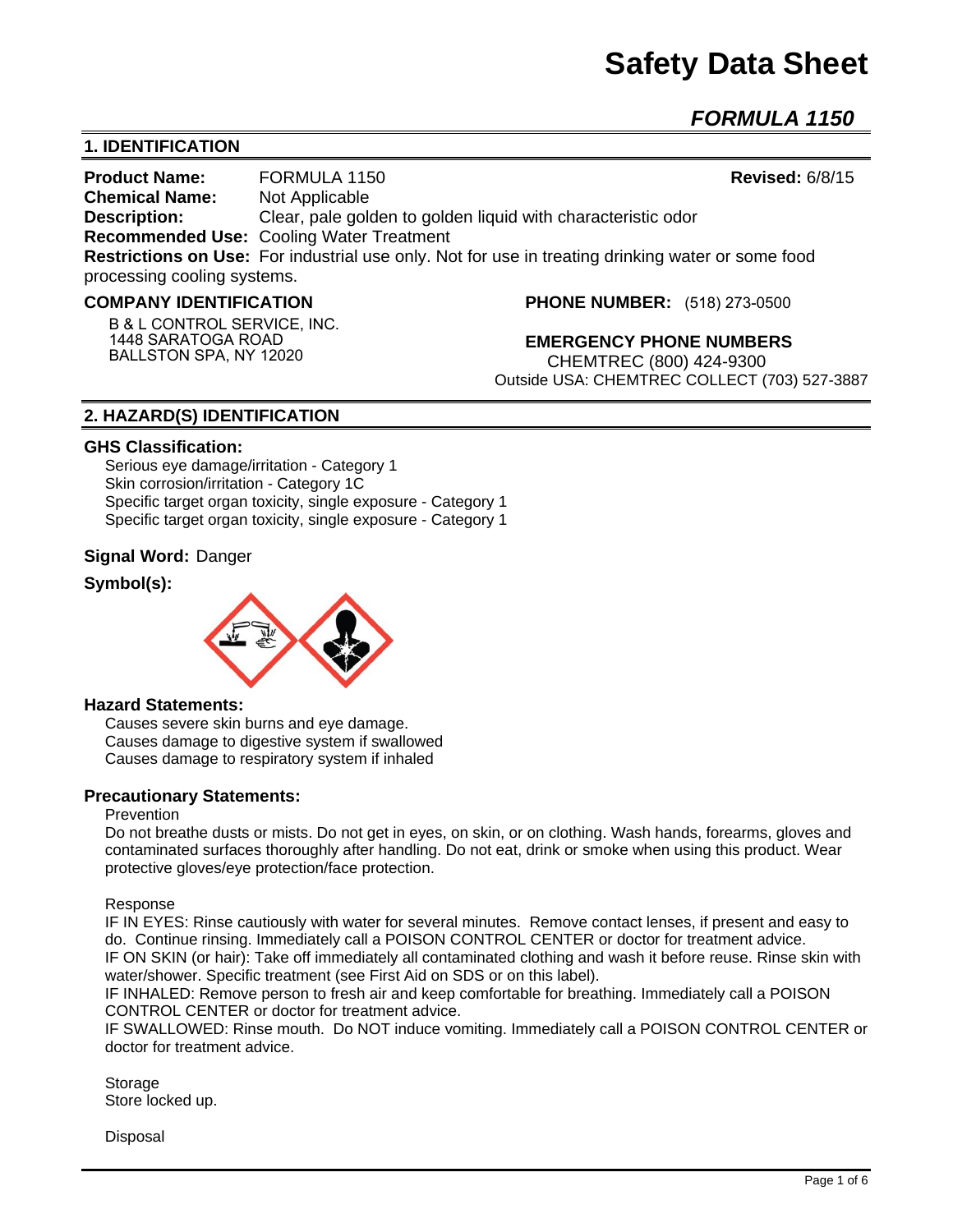Dispose of contents/container in accordance with local, regional, national and international regulations.

#### **Hazards Not Otherwise Classified:** None Known.

**Percentages of Components with Unknown Acute Toxicity:** 

Inhalation: 26%

# **3. COMPOSITION / INFORMATION ON INGREDIENTS**

| <b>CHEMICAL INGREDIENTS</b>         | <b>CAS NO.*</b>    | PERCENT (%)** |
|-------------------------------------|--------------------|---------------|
| POTASSIUM HYDROXIDE                 | 1310-58-3          | $2\% - 8\%$   |
| TOLYLTRIAZOLE, SODIUM SALT          | 64665-57-2         | $< 5\%$       |
| HYDROXYETHYLIDENE DIPHOSPHONIC ACID | 2809-21-4          | $< 5\%$       |
| POLYPHOSPHATE SALT                  | 7320-34-5          | $< 5\%$       |
| ACRYLIC COPOLYMER                   | <b>PROPRIETARY</b> | M             |
| MOLYBDATE SALT                      | 10102-40-6         | M             |
| SODIUM BENZOTRIAZOLE                | 15217-42-2         | M             |

**Legend: L=<1%; M=1-10%; H=>10%**

**\* Exposure limit and regulatory information in Sections 8 & 15**

**\*\* Exact percentage is a trade secret. Concentration range is provided to assist users in providing appropriate protections.**

#### **4. FIRST AID MEASURES**

- **Eye Contact:** Immediately flush eyes with a directed stream of cool, clear water for at least 30 minutes. Forcibly holding eyelids apart to ensure complete irrigation of all eye and lid tissues. Remove contact lenses, if present, after the first 5 minutes, then continue rinsing eye. Do not allow individual to rub their eyes. Get medical attention urgently, preferably from an ophthalmologist. Do not transport the victim until the recommended flushing period is completed, unless a portable emergency eye wash bottle is immediately available.
- **Skin Contact:** Immediately wash skin with soap and plenty of water while removing contaminated clothing, for at least 15-20 minutes. Call a poison control center or doctor for treatment advice. Do not take contaminated clothing home to be laundered. Shoes and other leather items which cannot be decontaminated should be disposed of properly. Suitable emergency safety shower facility should be immediately available.
- **Inhalation:** Remove victim to fresh air. If individual experiences nausea, headache, dizziness, has difficulty in breathing or is cyanotic, seek medical attention. If not breathing, give artificial respiration via a suitable mechanical device such as a bag and mask. Do not use mouth-to-mouth resuscitation.
- **Ingestion:** Do not induce vomiting. Rinse mouth with copious quantities of water first and get immediate medical attention. Drink several glasses of water. Never give anything by mouth to an unconscious person. If vomiting occurs, keep airways clear.
- **Note to Physician:** There is no specific antidote. Treatment of overexposure should be directed at the control of symptoms and the clinical condition of the patient. Aspiration may cause lung damage. Probable mucosal damage may contraindicate the use of gastric lavage.

#### **Most Important Symptoms/Effects:**

- **Eye Contact:** May cause severe irritation or burns. Prolonged contact may cause irreversible damage and/or blindness.
- **Skin Contact:** Prolonged contact may cause severe irritation, rash or burns. Severity is generally determined by concentration of solution and duration of contact.
- **Inhalation:** Inhalation of vapor or mist can cause severe irritation of nose, throat, and lungs. May cause damage to the upper respiratory tract and lungs under severe conditions.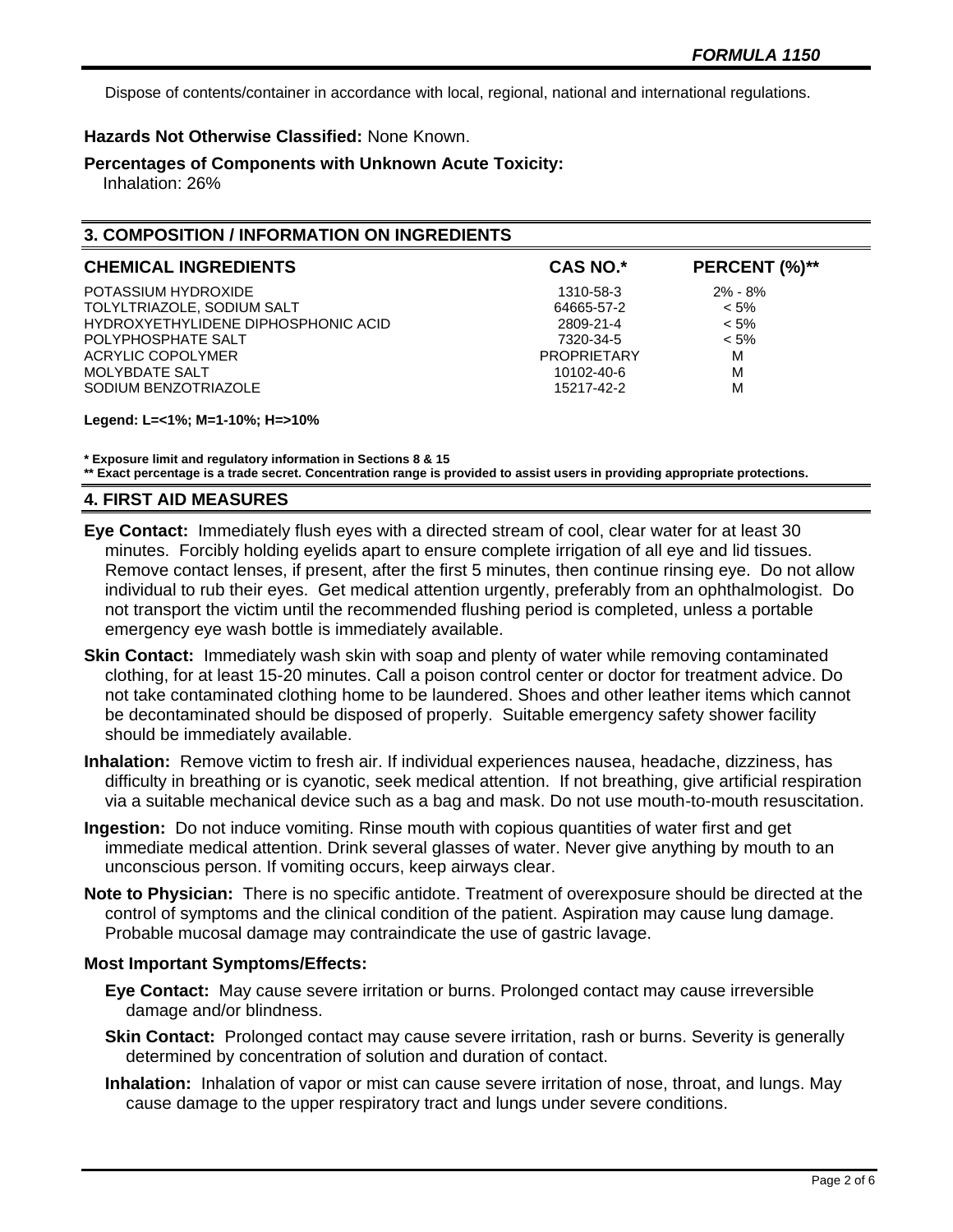**Ingestion:** May be toxic. May cause severe irritation or burns of the mouth, throat, and internal tissues resulting in possible nausea and/or vomiting. Large amounts can result in acute toxic effects which may be fatal.

**Indication of Immediate Medical Attention and Special Treatment, if Necessary:** Other than acute, none known. See section 11 for toxicological information.

## **5. FIRE FIGHTING MEASURES**

- **Suitable (and Unsuitable) Extinguishing Media:** Any media suitable for the surrounding fire.
- **Specific Hazards Arising from the Chemical:** Product is corrosive to eyes, skin, and respiratory system. Closed containers may rupture (due to buildup of pressure) when exposed to extreme heat. If evaporated to dryness, some product residuals may burn. Contact with some metals may generate explosive hydrogen gas. Thermal decomposition may release oxides of carbon and nitrogen.
- **Special Protective Equipment and Precautions for Fire-Fighters:** Wear self-contained breathing apparatus and full turn-out gear. Approach fire from upwind direction. If possible, move containers away from fire. Cool fire exposed containers with water spray. If containers rupture or leak, product may evolve irritating or toxic gas under extreme heat. Contain runoff.

# **6. ACCIDENTAL RELEASE MEASURES**

# **Spill Containment and Clean-up Instructions:**

Wear suitable protective equipment found in section 8. Small spills may be flushed with copious quantities of water, preferably to a sanitary sewer or waste treatment facility. Larger spills may be absorbed in sawdust or other absorbent and sweepings disposed of in an approved landfill. The area may then be flushed with copious quantities of water. Floor may be slippery; use care to avoid falling. Avoid release of this product into the environment to prevent contamination of soil, sewers, natural waterways and/or groundwater. See Section 12 for Ecological Information.

# **7. HANDLING AND STORAGE**

#### **Handling and Storage:**

Store in a cool, dry, well ventilated area, between 10°C and 49°C. Keep containers tightly closed when not in use and follow all recommended safety precautions when handling the material. Keep out of sun and away from heat or open flame. Keep away from incompatible materials. See Section 10 for incompatible materials.

#### **8. EXPOSURE CONTROL / PERSONAL PROTECTION**

**Engineering Controls:** General ventilation expected to be satisfactory

#### **PERSONAL PROTECTION EQUIPMENT**

**Respiratory:** Not normally required unless product is openly handled in confined areas where high concentrations of vapor could occur. Where misting may occur, wear an OSHA/NIOSH approved (or equivalent) half-mask, dust/mist air purifying respirator. Air-purifying respirators should be equipped with organic vapor cartridges.

**Eyes and Face:** Chemical resistant goggles or face shield.

**Hands and Skin:** Chemical resistant rubber, neoprene latex or PVC

**Other Protective Equipment:** Eyewash station in area of use. Wear long sleeve shirt, long pants, and boots.

#### **EXPOSURE GUIDELINES**

**Exposure Limits:**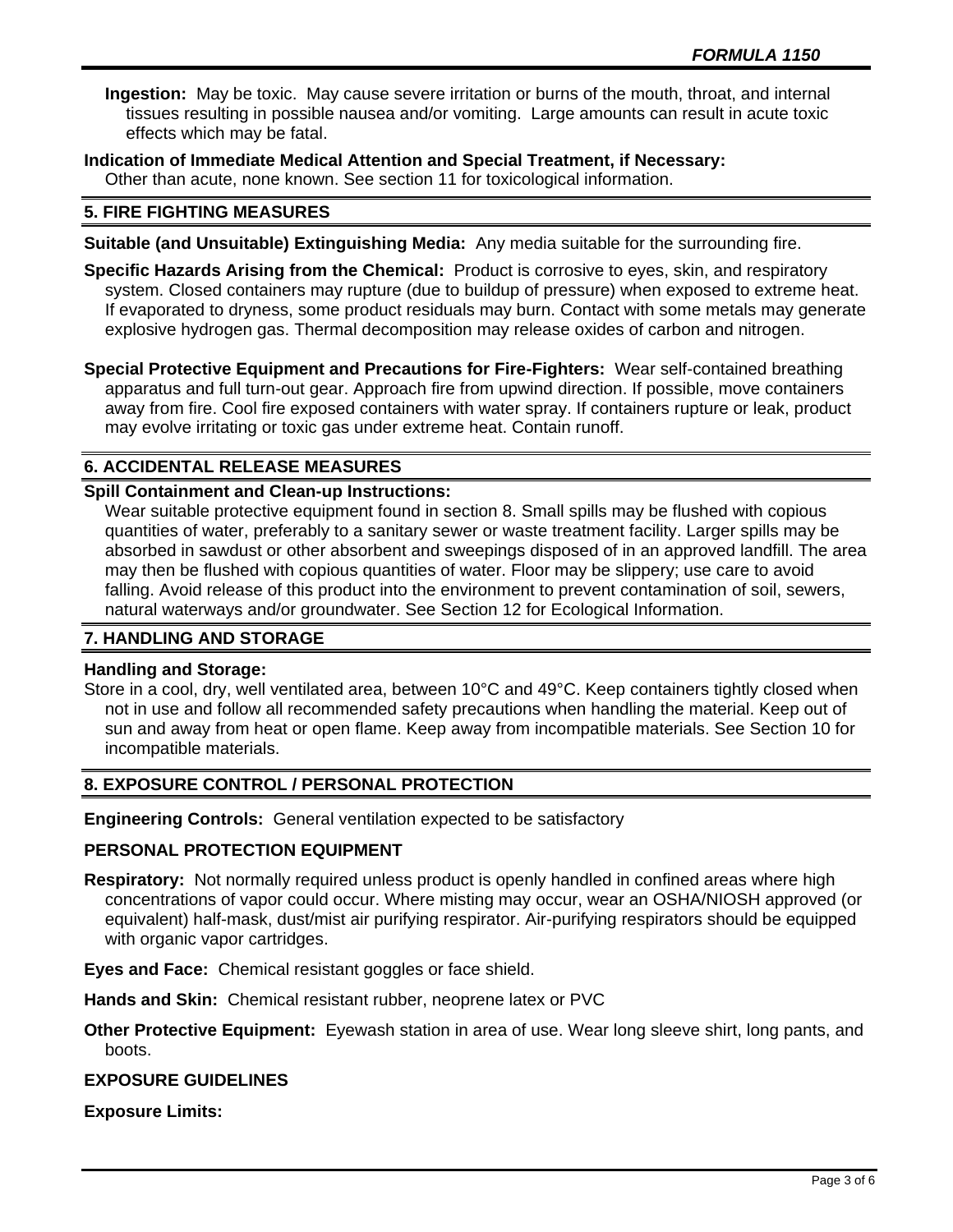# **COMPONENT TLV**

POTASSIUM HYDROXIDE 2mg/m<sup>3</sup>/15M MOLYBDATE SALT 5 mg/m<sup>3</sup>(Mo)

# **9. PHYSICAL AND CHEMICAL PROPERTIES**

| <b>Appearance and Odor:</b>         | Clear, pale golden to golden liquid with characteristic odor |                                        |                        |
|-------------------------------------|--------------------------------------------------------------|----------------------------------------|------------------------|
| <b>Odor Threshold:</b>              | N.D.                                                         | <b>Vapor Pressure:</b>                 | N.A.                   |
| pH (undiluted):                     | $13.0 - 13.5$                                                | <b>Vapor Density:</b>                  | ا>                     |
| <b>Freeze Point:</b>                | $<$ -4°C (24°F)                                              | Specific Gravity(@22°C):               | $1.185 - 1.195$        |
| <b>Boiling Point:</b>               | $>100^{\circ}$ C (212°F)                                     | <b>Solubility in Water:</b>            | Complete               |
| <b>Flash Point:</b>                 | None                                                         | <b>Partition Coefficient:</b>          | N.D. (n-octanol/water) |
|                                     |                                                              | <b>Auto-Ignition Temperature:</b>      | N.D.                   |
| <b>Evaporation Rate:</b>            | 1.0                                                          | <b>Decomposition Temperature: N.D.</b> |                        |
| Flammability (solid, gas): No       |                                                              | <b>Viscosity:</b>                      | N.A.                   |
| Flammable Limits in Air: LFL - N.A. |                                                              |                                        |                        |
|                                     | $UFL - N.A.$                                                 |                                        |                        |

## **10. STABILITY AND REACTIVITY**

**Reactivity:** Not normally reactive at normal temperatures and pressure.

**Chemical Stability:** Stable under normal conditions

**Possibility of Hazardous Reactions:** Will not occur under normal conditions.

**Conditions to Avoid:** Avoid excessive heat, sparks or open flames.

**Incompatible Materials:** Concentrated acids or oxidizing agents.

**Hazardous Decomposition Products:** Thermal decomposition may release oxides of carbon and nitrogen.

# **11. TOXICOLOGICAL INFORMATION**

**Ingestion Testing:** Rat, LD50: 3,002 mg/kg\*

**Skin Testing:** Rabbit, LD50: > 5,000 mg/kg\*

**Inhalation Testing:** None established for this product.

\*Calculated based on GHS acute toxicity formula.

### **CHRONIC TOXICITY DATA**

**Sensitization Testing:** None established for this product.

**Other Testing:** None established for this product.

**Routes of Exposure:** Eyes, Ingestion, Inhalation, Skin.

**Eye Contact:** May cause severe irritation or burns. Prolonged contact may cause irreversible damage and/or blindness.

**Skin Contact:** Prolonged contact may cause severe irritation, rash or burns. Severity is generally determined by concentration of solution and duration of contact.

**Inhalation:** Inhalation of vapor or mist can cause severe irritation of nose, throat, and lungs. May cause damage to the upper respiratory tract and lungs under severe conditions.

**Ingestion:** May be toxic. May cause severe irritation or burns of the mouth, throat, and internal tissues resulting in possible nausea and/or vomiting. Large amounts can result in acute toxic effects which may be fatal.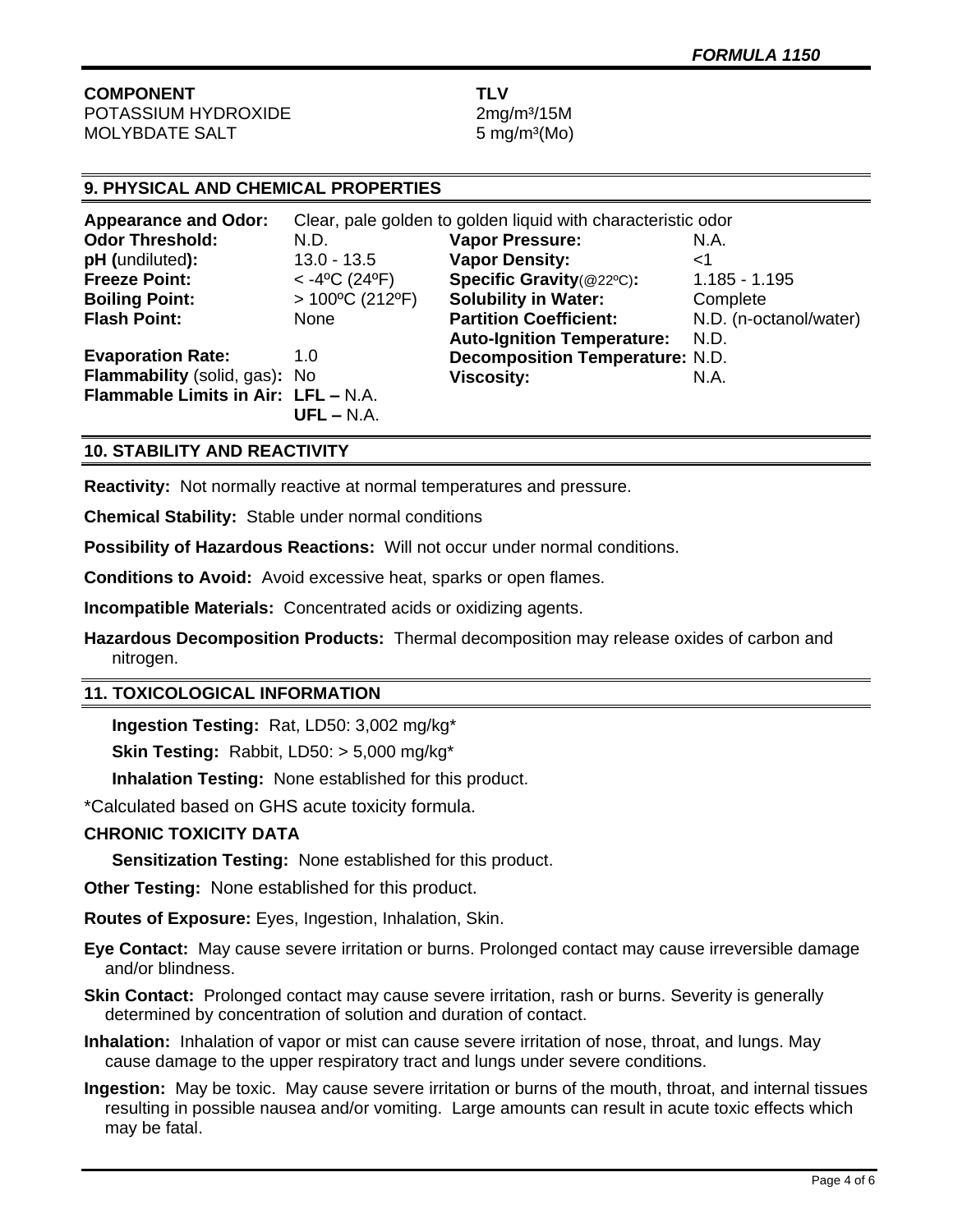**Medical Conditions Aggravated by Exposure:** None known.

**Chronic Effects from Repeated Overexposure:** Other than short term effects, none established.

#### **12. ECOLOGICAL INFORMATION**

#### **Aquatic Toxicity Data:**

 Invertebrate: Daphnia magna, EC50/48hr: 708 mg/l\* Fish: Rainbow trout, LC50/96hr: 375 mg/l\* \*Calculated based on GHS acute aquatic toxicity formula.

**Product Fate Data:** None established for this product.

**Biodegradation Data:** None established for this product.

#### **13. DISPOSAL CONSIDERATIONS**

**Waste Disposal:** Dispose of in accordance with local, regional, national and international regulations. Contact the Hazardous Waste representative at the nearest EPA Regional Office for guidance. Container Disposal: Triple rinse container (or equivalent) promptly after emptying and offer for reconditioning if appropriate. Empty the rinsate into application equipment or a mix tank or store rinsate for later use or disposal.

#### **14. TRANSPORT INFORMATION**

#### **US DEPARTMENT OF TRANSPORTATION (DOT) INFORMATION**

**UN/NA ID Number:** UN3266 **Proper Shipping Name:** CORROSIVE LIQUID, BASIC, INORGANIC, N.O.S. (CONTAINS POTASSIUM HYDROXIDE) **Hazard Class:** 8 **Packing Group:** PGII

# **VESSEL TRANSPORT (IMO/IMDG)**

**UN/NA ID Number:** UN3266 **Proper Shipping Name:** CORROSIVE LIQUID, BASIC, INORGANIC, N.O.S. (CONTAINS POTASSIUM HYDROXIDE) **Hazard Class:** 8 **Packing Group:** PGII **Marine Pollutant:** No

#### **15. REGULATORY INFORMATION**

#### **US FEDERAL REGULATIONS**

**TSCA:** All ingredients listed or exempt from listing. **CERCLA and/or SARA RQ:**  Reportable Quantity: POTASSIUM HYDROXIDE (CAS#1310-58-3) - 1000lbs. (455 kg) **SARA Section 302 Hazard Class:** No ingredients listed in this section. **SARA Section 311/312 Chemicals:** 

 Acute Health Hazard: Yes Chronic Health Hazard: No Fire Hazard: No Sudden Release of Pressure Hazard: No Reactive Hazard: No

**SARA Section 313 Chemicals:** No ingredients listed in this section.

#### **STATE REGULATIONS**

This product does not contain any ingredients known to the State of California to cause cancer.